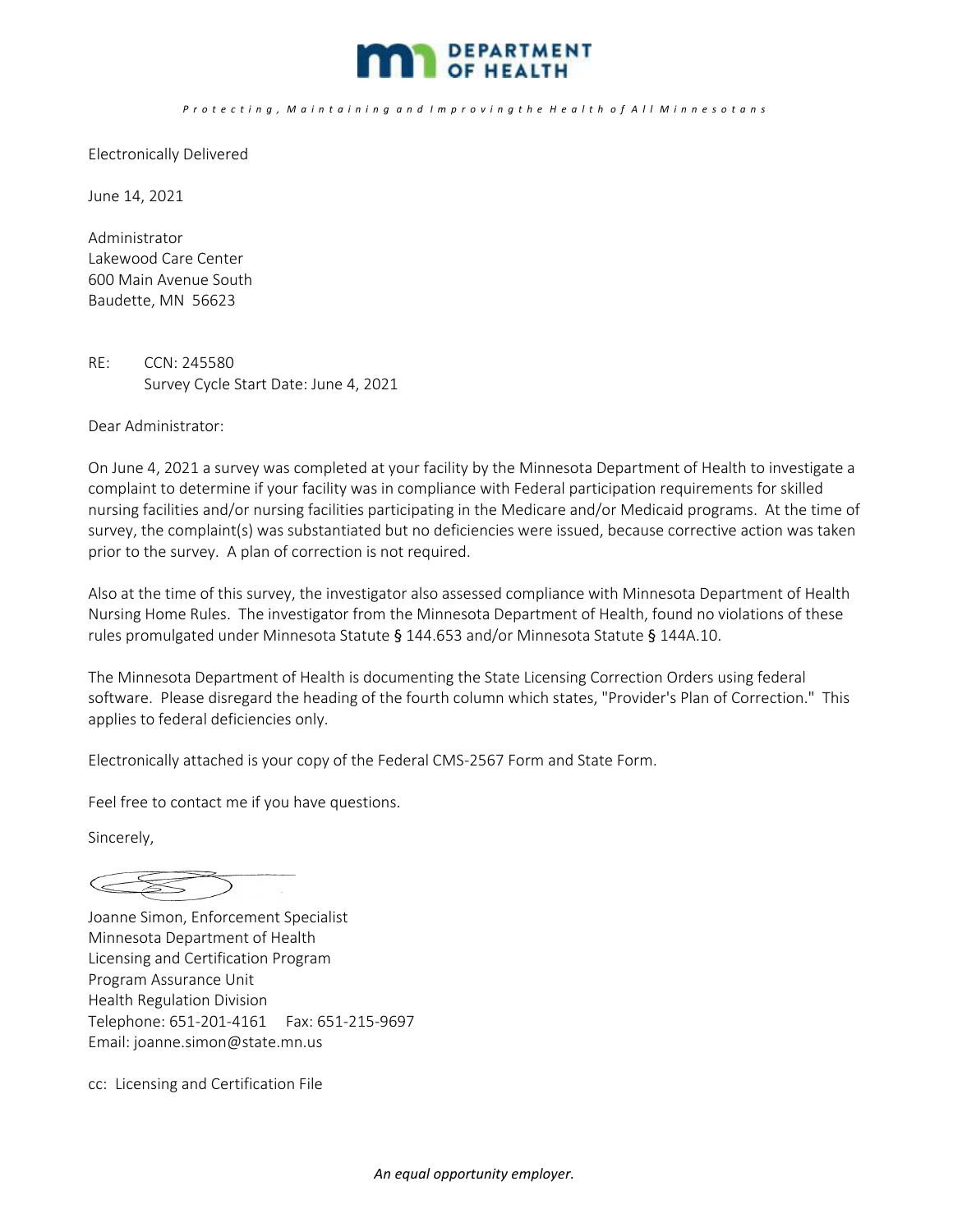|                                                                                                                                                                 |                                                                            | DEPARTMENT OF HEALTH AND HUMAN SERVICES                                                                                                                                                                                                                                                                                                                                                                                                                                                                                                                                                                          |                                                    |                                                                                                                          |  | FORM APPROVED                            |  |
|-----------------------------------------------------------------------------------------------------------------------------------------------------------------|----------------------------------------------------------------------------|------------------------------------------------------------------------------------------------------------------------------------------------------------------------------------------------------------------------------------------------------------------------------------------------------------------------------------------------------------------------------------------------------------------------------------------------------------------------------------------------------------------------------------------------------------------------------------------------------------------|----------------------------------------------------|--------------------------------------------------------------------------------------------------------------------------|--|------------------------------------------|--|
| CENTERS FOR MEDICARE & MEDICAID SERVICES<br>STATEMENT OF DEFICIENCIES<br>(X1) PROVIDER/SUPPLIER/CLIA<br>AND PLAN OF CORRECTION<br><b>IDENTIFICATION NUMBER:</b> |                                                                            | (X2) MULTIPLE CONSTRUCTION                                                                                                                                                                                                                                                                                                                                                                                                                                                                                                                                                                                       |                                                    | OMB NO. 0938-0391<br>(X3) DATE SURVEY<br><b>COMPLETED</b>                                                                |  |                                          |  |
|                                                                                                                                                                 |                                                                            | 245580                                                                                                                                                                                                                                                                                                                                                                                                                                                                                                                                                                                                           | B. WING                                            |                                                                                                                          |  | $\mathsf{C}$<br>06/04/2021               |  |
|                                                                                                                                                                 | NAME OF PROVIDER OR SUPPLIER                                               |                                                                                                                                                                                                                                                                                                                                                                                                                                                                                                                                                                                                                  |                                                    | STREET ADDRESS, CITY, STATE, ZIP CODE                                                                                    |  |                                          |  |
| <b>LAKEWOOD CARE CENTER</b>                                                                                                                                     |                                                                            |                                                                                                                                                                                                                                                                                                                                                                                                                                                                                                                                                                                                                  | <b>600 MAIN AVENUE SOUTH</b><br>BAUDETTE, MN 56623 |                                                                                                                          |  |                                          |  |
| $(X4)$ ID<br><b>PREFIX</b><br><b>TAG</b>                                                                                                                        |                                                                            | SUMMARY STATEMENT OF DEFICIENCIES<br>(EACH DEFICIENCY MUST BE PRECEDED BY FULL<br>REGULATORY OR LSC IDENTIFYING INFORMATION)                                                                                                                                                                                                                                                                                                                                                                                                                                                                                     | ID<br><b>PREFIX</b><br><b>TAG</b>                  | PROVIDER'S PLAN OF CORRECTION<br>(EACH CORRECTIVE ACTION SHOULD BE<br>CROSS-REFERENCED TO THE APPROPRIATE<br>DEFICIENCY) |  | (X5)<br><b>COMPLETION</b><br><b>DATE</b> |  |
| F 000                                                                                                                                                           | <b>INITIAL COMMENTS</b>                                                    |                                                                                                                                                                                                                                                                                                                                                                                                                                                                                                                                                                                                                  | F 000                                              |                                                                                                                          |  |                                          |  |
|                                                                                                                                                                 | to be SUBSTANTIATED; however, no<br>deficiencies were cited due to actions | On 6/3/21 and 6/4/21, a standard abbreviated<br>survey was completed at your facility to conduct a<br>complaint investigation. Your facility was found to<br>be IN compliance with 42 CFR Part 483,<br>Requirements for Long Term Care Facilities.<br>The complaint H5580012C (MN73424) was found<br>implemented by the facility prior to survey.<br>The facility is enrolled in ePOC and therefore a<br>signature is not required at the bottom of the first<br>page of the CMS-2567 form. Although no plan of<br>correction is required, the facility must<br>acknowledge receipt of the electronic documents. |                                                    |                                                                                                                          |  |                                          |  |
|                                                                                                                                                                 |                                                                            | LABORATORY DIRECTOR'S OR PROVIDER/SUPPLIER REPRESENTATIVE'S SIGNATURE                                                                                                                                                                                                                                                                                                                                                                                                                                                                                                                                            |                                                    | <b>TITLE</b>                                                                                                             |  | $(X6)$ DATE                              |  |

DEPARTMENT OF HEALTH AND HUMAN SERVICES

PRINTED: 06/14/2021

Any deficiency statement ending with an asterisk (\*) denotes a deficiency which the institution may be excused from correcting providing it is determined that other safeguards provide sufficient protection to the patients. (See instructions.) Except for nursing homes, the findings stated above are disclosable 90 days following the date of survey whether or not a plan of correction is provided. For nursing homes, the above findings and plans of correction are disclosable 14 days following the date these documents are made available to the facility. If deficiencies are cited, an approved plan of correction is requisite to continued program participation.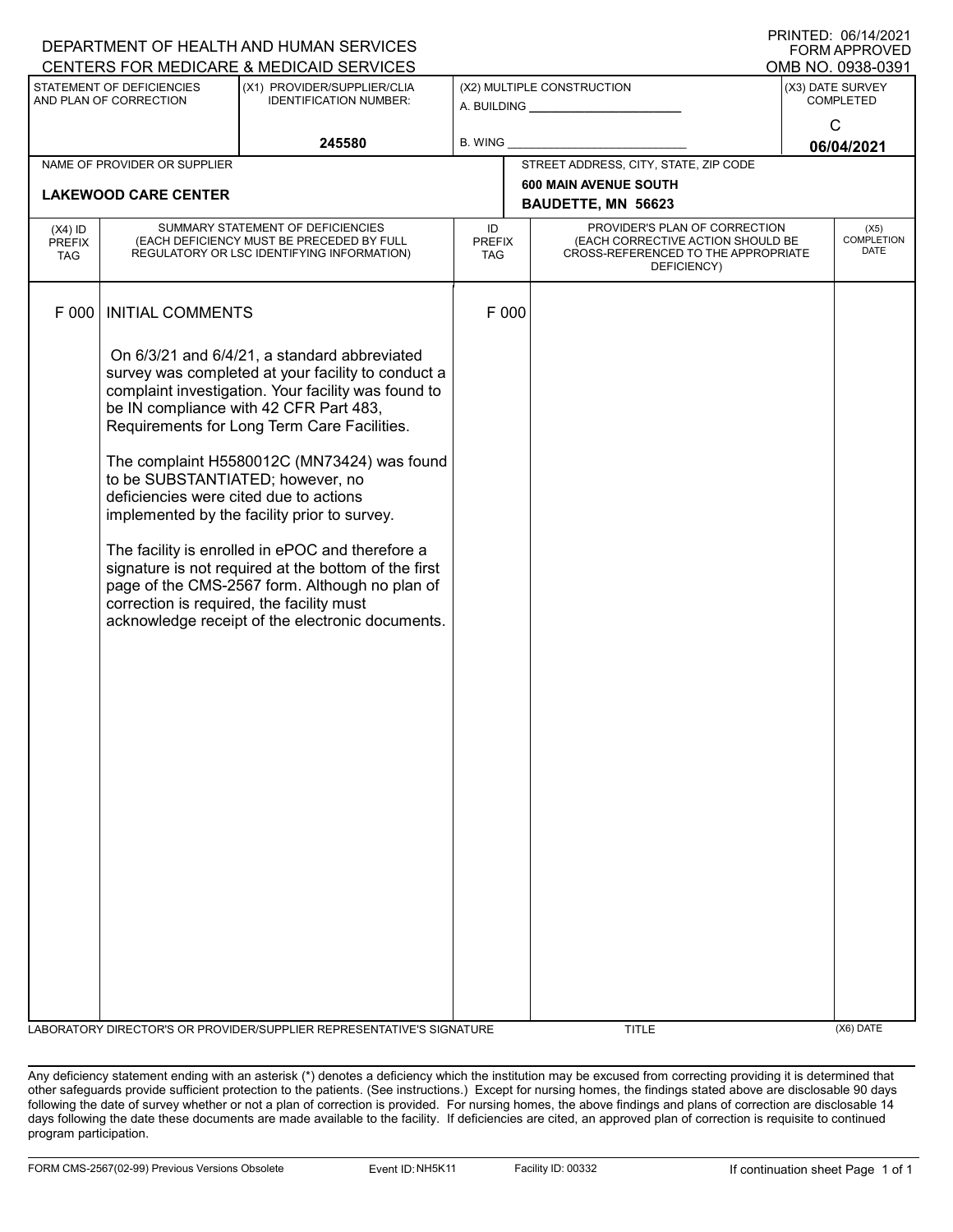| Minnesota Department of Health                      |                                                                                             |                                                                                                                                                                                                                                                                                                                                                                                                                                                                                                                                                                                                                                                                                                                                                                                                                                             |                                                         |                                                                                                                          |                                      |                                 |  |
|-----------------------------------------------------|---------------------------------------------------------------------------------------------|---------------------------------------------------------------------------------------------------------------------------------------------------------------------------------------------------------------------------------------------------------------------------------------------------------------------------------------------------------------------------------------------------------------------------------------------------------------------------------------------------------------------------------------------------------------------------------------------------------------------------------------------------------------------------------------------------------------------------------------------------------------------------------------------------------------------------------------------|---------------------------------------------------------|--------------------------------------------------------------------------------------------------------------------------|--------------------------------------|---------------------------------|--|
| STATEMENT OF DEFICIENCIES<br>AND PLAN OF CORRECTION |                                                                                             | (X1) PROVIDER/SUPPLIER/CLIA<br><b>IDENTIFICATION NUMBER:</b>                                                                                                                                                                                                                                                                                                                                                                                                                                                                                                                                                                                                                                                                                                                                                                                | (X2) MULTIPLE CONSTRUCTION<br>A. BUILDING: A. BUILDING: |                                                                                                                          | (X3) DATE SURVEY<br><b>COMPLETED</b> |                                 |  |
|                                                     |                                                                                             | 00332                                                                                                                                                                                                                                                                                                                                                                                                                                                                                                                                                                                                                                                                                                                                                                                                                                       | B. WING                                                 |                                                                                                                          | C                                    | 06/04/2021                      |  |
|                                                     | NAME OF PROVIDER OR SUPPLIER                                                                |                                                                                                                                                                                                                                                                                                                                                                                                                                                                                                                                                                                                                                                                                                                                                                                                                                             |                                                         | STREET ADDRESS, CITY, STATE, ZIP CODE                                                                                    |                                      |                                 |  |
|                                                     | <b>LAKEWOOD CARE CENTER</b>                                                                 |                                                                                                                                                                                                                                                                                                                                                                                                                                                                                                                                                                                                                                                                                                                                                                                                                                             | <b>600 MAIN AVENUE SOUTH</b><br>BAUDETTE, MN 56623      |                                                                                                                          |                                      |                                 |  |
| $(X4)$ ID<br><b>PREFIX</b><br><b>TAG</b>            |                                                                                             | SUMMARY STATEMENT OF DEFICIENCIES<br>(EACH DEFICIENCY MUST BE PRECEDED BY FULL<br>REGULATORY OR LSC IDENTIFYING INFORMATION)                                                                                                                                                                                                                                                                                                                                                                                                                                                                                                                                                                                                                                                                                                                | ID<br><b>PREFIX</b><br><b>TAG</b>                       | PROVIDER'S PLAN OF CORRECTION<br>(EACH CORRECTIVE ACTION SHOULD BE<br>CROSS-REFERENCED TO THE APPROPRIATE<br>DEFICIENCY) |                                      | (X5)<br><b>COMPLETE</b><br>DATE |  |
| 2 0 0 0                                             | <b>Initial Comments</b>                                                                     |                                                                                                                                                                                                                                                                                                                                                                                                                                                                                                                                                                                                                                                                                                                                                                                                                                             | 2 0 0 0                                                 |                                                                                                                          |                                      |                                 |  |
|                                                     |                                                                                             | *****ATTENTION******                                                                                                                                                                                                                                                                                                                                                                                                                                                                                                                                                                                                                                                                                                                                                                                                                        |                                                         |                                                                                                                          |                                      |                                 |  |
|                                                     | NH LICENSING CORRECTION ORDER                                                               |                                                                                                                                                                                                                                                                                                                                                                                                                                                                                                                                                                                                                                                                                                                                                                                                                                             |                                                         |                                                                                                                          |                                      |                                 |  |
|                                                     | the Minnesota Department of Health.<br>corrected requires compliance with all<br>corrected. | In accordance with Minnesota Statute, section<br>144A.10, this correction order has been issued<br>pursuant to a survey. If, upon reinspection, it is<br>found that the deficiency or deficiencies cited<br>herein are not corrected, a fine for each violation<br>not corrected shall be assessed in accordance<br>with a schedule of fines promulgated by rule of<br>Determination of whether a violation has been<br>requirements of the rule provided at the tag<br>number and MN Rule number indicated below.<br>When a rule contains several items, failure to<br>comply with any of the items will be considered<br>lack of compliance. Lack of compliance upon<br>re-inspection with any item of multi-part rule will<br>result in the assessment of a fine even if the item<br>that was violated during the initial inspection was |                                                         |                                                                                                                          |                                      |                                 |  |
|                                                     |                                                                                             | You may request a hearing on any assessments<br>that may result from non-compliance with these<br>orders provided that a written request is made to<br>the Department within 15 days of receipt of a<br>notice of assessment for non-compliance.                                                                                                                                                                                                                                                                                                                                                                                                                                                                                                                                                                                            |                                                         |                                                                                                                          |                                      |                                 |  |
|                                                     | <b>INITIAL COMMENTS:</b><br>State Licensure.                                                | On 6/3/21 and 6/4/21, a complaint survey was<br>conducted at your facility by surveyors from the<br>Minnesota Department of Health (MDH). Your<br>facility was found IN compliance with the MN                                                                                                                                                                                                                                                                                                                                                                                                                                                                                                                                                                                                                                              |                                                         |                                                                                                                          |                                      |                                 |  |
|                                                     |                                                                                             | The complaint H5580012C (MN73424) was found                                                                                                                                                                                                                                                                                                                                                                                                                                                                                                                                                                                                                                                                                                                                                                                                 |                                                         |                                                                                                                          |                                      |                                 |  |
|                                                     | Minnesota Department of Health                                                              |                                                                                                                                                                                                                                                                                                                                                                                                                                                                                                                                                                                                                                                                                                                                                                                                                                             |                                                         |                                                                                                                          |                                      |                                 |  |

LABORATORY DIRECTOR'S OR PROVIDER/SUPPLIER REPRESENTATIVE'S SIGNATURE TITLE TITLE THE TITLE (X6) DATE